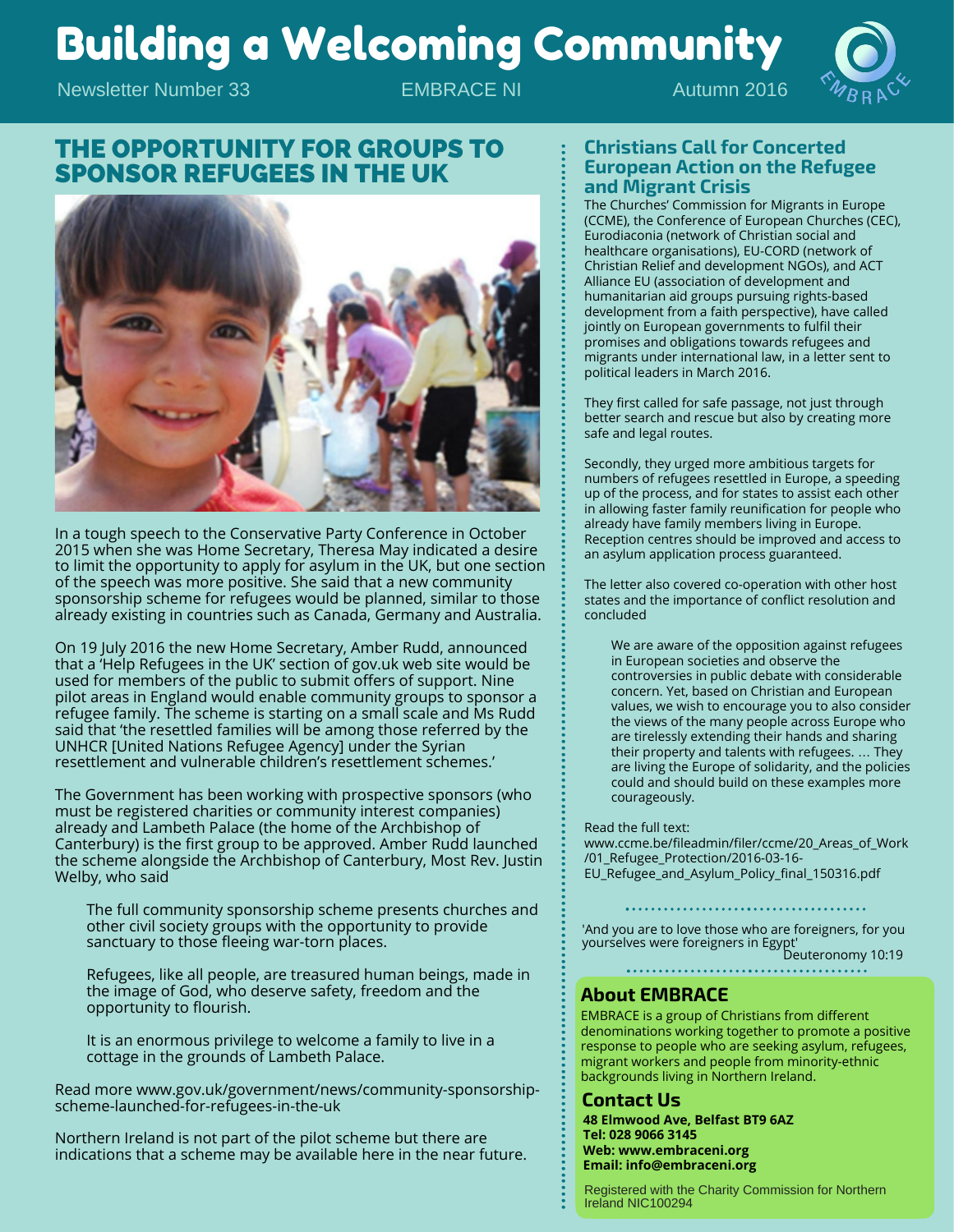### **Syrian Resettlement Refugees Arrive in NI**

In 2015, the Prime Minister announced that the UK would receive up to 20,000 vulnerable people under a Syrian Vulnerable Persons Relocation (VPR) Scheme. They come from refugee camps and priority is given to refugees who: have medical needs; have survived violence and torture; are women at risk; vulnerable children; have legal or physical protection needs; or are vulnerable and elderly.

The first group of 51 people (10 families) arrived in Northern Ireland on 15th December 2015. They included Muslims and Christians and are being settled in the Belfast area.

The second group arrived in April 2016, and most were housed in the North-West. Derry Strabane Civic Action for Refugees has prepared a helpful guide for local people outlining ways of responding. The booklet, *Help Them Live Again* can be accessed at

[www.derrystrabane.com/refugees](http://www.derrystrabane.com/refugees)

The third group, 57 people, arrived on 28th June and they are being accommodated largely in the Armagh, Banbridge and Craigavon council areas. Further small groups should arrive, to be settled in different locations every few months. The final total for Northern Ireland will not be more than 2,000.

**Update on Families Who Arrived in December**

The Department for Communities NI has issued a document about the scheme and how it is operating here, including information about how the first families are settling in.

The families who arrived in Northern Ireland during December have told us that they are very appreciative of all the support, advice and guidance provided to help them adjust to life in Northern Ireland.

The families continue to miss their homeland and way of life and sometimes they feel a little isolated. However, they say that from the outset they have felt secure, comfortable and welcomed in Belfast.

The families have settled into their accommodation and all of them remain in the same houses that were identified for them. Each family has been allocated a key worker who has helped them settle into their new lives in Northern Ireland. In the first few months, the focus has been on helping the Syrians learn how to navigate our local systems, including: how to use public transport, familiarity with shops and leisure facilities, how to use and manage the cost of their utilities.

There has been a good uptake of English classes on offer in local communities. The adults have a great desire to learn their new local language in order to find work and talk with their neighbours.

Children too have embraced school and most are managing well. The lack of English and cultural differences present challenges for the children's education, but these are being overcome with the support of the schools and the key workers.

There have been no incidents of race hate attacks on any of the families. All of the families report that the local communities where they live have been very welcoming and supportive.

www.communities-ni.gov.uk/publications/syrianvulnerable-persons-relocation-scheme

### **Guide for Syrian VPR refugees**

On 18 July the Deputy First Minister, Martin McGuinness launched a guide to help refugees to understand life in N I and their rights and responsibilities as Syrian VPR refugees. It was complied by the Law Centre NI and the NI Human Rights Commission.

http://lawcentreni.org/news/recent-news/38-featuredslideshow/1361-guide-for-syrian-vpr-refugees-formallylaunched.html

### **Offers of Assistance for Syrian Refugees**

Bryson Intercultural co-ordinates the consortium responsible for the welcome and integration of Syrian resettlement refugees (see Col. 1) and can receive offers of help from the public. Contact the co-ordinator Ligia Parizzi, Tel: (028) 9032 5835.

### **MPs Meet Refugee & Asylum Forum Members**

With the focus on Syrian resettlement refugees it is easy to forget the issues faced by people seeking asylum here. So it was valuable for NI Members of Parliament to meet members of the local Refugee and Asylum Forum. An account of their meeting at the Law Centre states that the issues raised included 'destitution and homelessness, family reunion, travel difficulties, immigration detention, difficulties encountered during transition from asylum seeker to refugee status'.

http://lawcentreni.org/news/recent-news/38-featuredslideshow/1353-refugee-week-mps-meet-refugee-asylumforum-at-law-centre-ni.html

### **Refugees Welcome NI**

After putting safeguarding and other protocols in place, Refugees Welcome is now asking people who have a room to spare to come forward so that they can be linked with someone in the asylum system who needs somewhere to stay. Find out more at http://refugeeswelcomeni.co.uk/ or Email: [bethwatbrad@gmail.com](http://refugees-welcomeni.co.uk/)

### **Hate Crime in NI**

..........................................................................................................................................................................

The level of racist incidents and crimes rose each year between 2011/12 and 2014/15 before falling in the year 1 April 2015 to 31 March 2016, when there were 1,221 reported incidents, including 853 crimes. www.psni.police.uk/globalassets/inside-the-psni/ourstatistics/hate-motivation-statistics/2016/q4/quarterly-hatemotivations-bulletin-period-ending-mar16.pdf

Other parts of the UK have experienced recent rises in racist incidents around the time of the referendum vote last month. Initial reports do not indicate a similar situation here, but Patrick Yu Executive Director of the NI Council for Ethnic Minorities has written an open letter to the First Minister and Deputy First Minister conveying the sense of fear and uncertainty in the local migrant community following the decision to leave the European Union. http://nicem.org.uk/wp-content/uploads/2016/07/Text-openletter-FM-and-DFM-migrant-concerns-post-brexit.pdf

### **At Least 16 Separated Children Missing in NI**

An answer to a question in the NI Assembly indicates that 67 separated or unaccompanied children, from other countries, are known to have come to NI since 2006. Of the 22 who subsequently went missing, between 16 and 20 have not been found. http://lawcentreni.org/news/recentnews/1-news/1350-at-least-16-separated-children-stillmissing-from-northern-ireland.html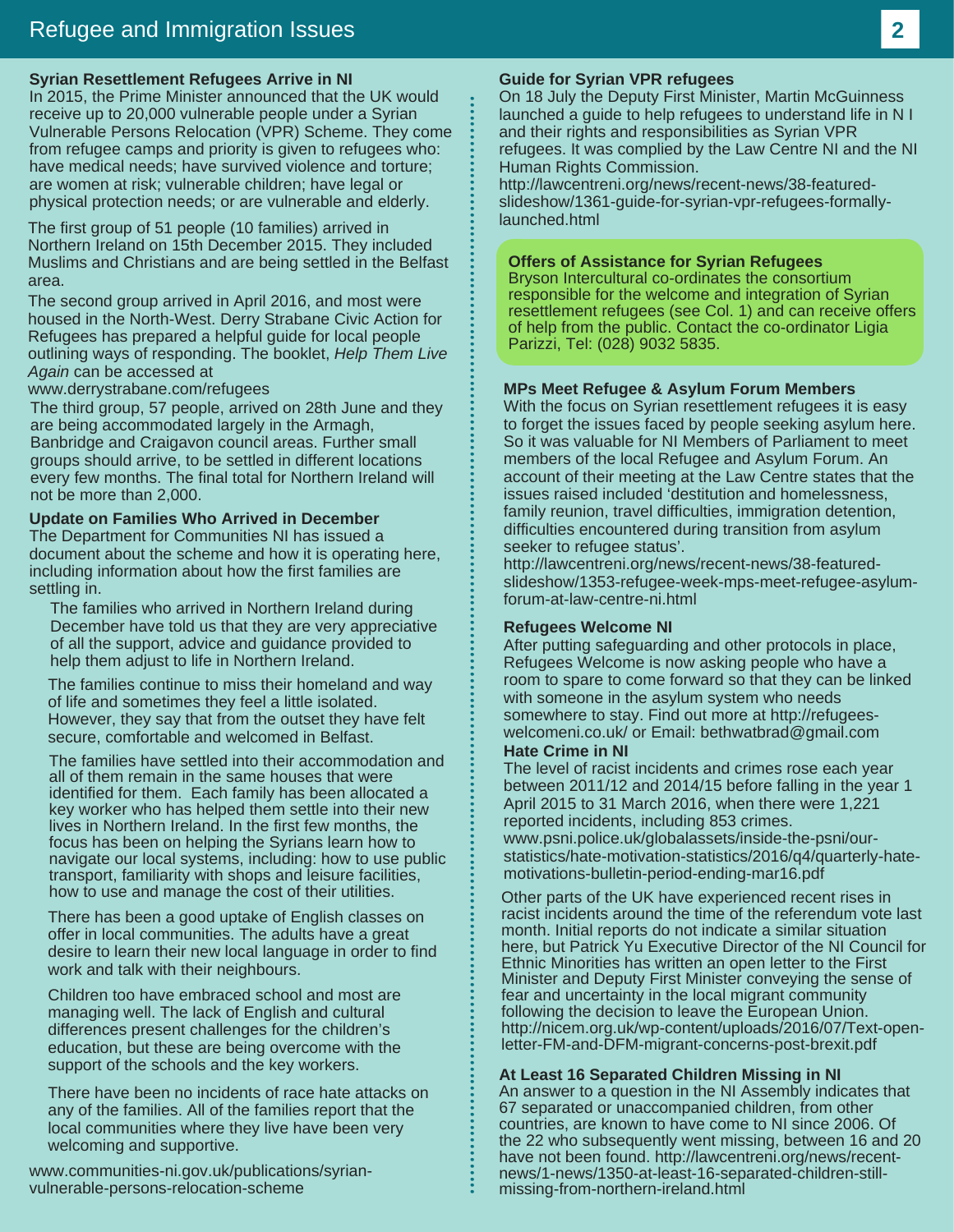# **EMBRACE Events**

**From Syria (and Elsewhere) to Northern Ireland** On 28 January 2016, as part of the Four Corners Festival, over 100 people attended an information evening on the Belfast City Hall on the Syrian refugee crisis and the provision of welcome for people seeking refuge here. Speakers included Jasper Rutherford, who had recently visited refugee camps abroad; Rev. Richard Kerr on the biblical response; Denise Wright on what is happening locally; Norma Nyamambi on her personal experience of the asylum system; Margaret McNulty gave an overview on destitution among people seeking asylum; and Dave Smith, of the GB-based Boaz Trust, explained how they had developed a network of accommodation for people in the asylum system who had nowhere else to live.

On 11 April 2016 a group of people from churches in the Derry~Londonderry area attended a similar EMBRACE event just prior to the arrival of a group of VPR refugees in their area (see page 2). They heard a biblical perspective on migration from Rev. Richard Kerr and got an understanding of the Syrian Vulnerable Persons Relocation Scheme from Denise Wright, EMBRACE Chairperson. Sue Divin, Good Relations Officer, Derry & Strabane District Council, described how the local response was being handled and the support that the refugees would receive. Margaret McNulty provided information about the process experienced by people who apply for asylum in N Ireland.

### **Willowfield Church of Ireland Engage event**

At Easter 84 people engaged with refugee issues at Willowfield, in East Belfast. There were 8 table hosts, including refugees and people seeking asylum. Denise Wright and Scott Boldt of EMBRACE also led short workshops on integration and refugee awareness.

**Spring Meeting: Finding Refuge in Northern Ireland** In addition to the EMBRACE AGM at Edgehill College, Belfast, on 12 May 2016, there was a Small Worlds event, facilitated by Dr Stephanie Mitchell of the Belfast Friendship Club. People were able to move from table to table, hearing personal accounts from people in the asylum system here. Denise Wright, Chairperson of EMBRACE, updated the gathering about the first group of Syrian resettlement refugees who had been welcomed to N Ireland and about the background to their arrival. (See also pages 1 and 2.) She spoke about the needs of the refugees when they arrive here. What they require is 'not charity but solidarity'. 'These are people

# .......................................................................................................................................................................... the hall to hear the experiences of migrants and refugees

as part of their morning service.

The Small Worlds technique (see Col. 1) was also used at an event on 8 May, 2016, at Stormont Presbyterian Church when some members of the congregation came to

*Sorina Toma Describes the Lives of Romanian Roma People in Belfast at the Stormont PCI Church event*

### **Welcome Fest in Belfast Cathedral**

**Stormont Presbyterian Church**

St Anne's C of I Cathedral gave a warm welcome to the organisers of Welcome Fest, the Red Cross, Belfast Friendship Club and the NI Community of Refugees and Asylum Seekers (NICRAS). This Refugee Week event on 23 June, included music and dance performances and stands displaying the work of refugee support organisations. See [http://focusonrefugees.org/welcome](http://focusonrefugees.org/welcome-fest-in-belfast-cathedral-thu-23-june/)fest-in-belfast-cathedral-thu-23-june/

### **New EMBRACE Resource on Refugees**

EMBRACE information officer, Margaret McNulty prepared a booklet for the group's AGM (see page 4), entitled Refugees in Northern Ireland 2016; Some Basic Facts. It covers both people who arrive here and apply for asylum and the process they have to undergo, as well as the background to the Syrian Vulnerable Persons Relocation Scheme (see also page 2) and the resettlement refugees who are arriving here. www.embraceni.org/wp-

content/uploads/2012/09/Refugee-booklet-10.3.pdf

### **News in Brief**

### **New CTBI web site 'Focus on Refugees'**

Churches Together in Britain & Ireland has launched a web site with news, suggestions for practical action, policies and faith resources concerning refugees. The NI section: http://focusonrefugees.org/northern-ireland/ includes information about the Small Worlds events format (see opposite), the Belfast Friendship Club and EMBRACE events.

### **Christian Aid campaign to alter perceptions of refugees**

'Change the Story' aims to get Christians writing to newspapers, talking and praying about refugees in order to get the media to portray refugees in a more humane way.

http://focusonrefugees.org/christian-aid-invite-you-tochange-the-story-in-word-in-speech-and-through-prayer/

**Racial Justice Sunday moves to February 2017** Racial Justice Sunday is to move from the 2nd Sunday in September to the 2nd Sunday in February to avoid a clash with Education Sunday in England and Wales. https://ctbi.org.uk/racial-justice-sunday-change-of-date/